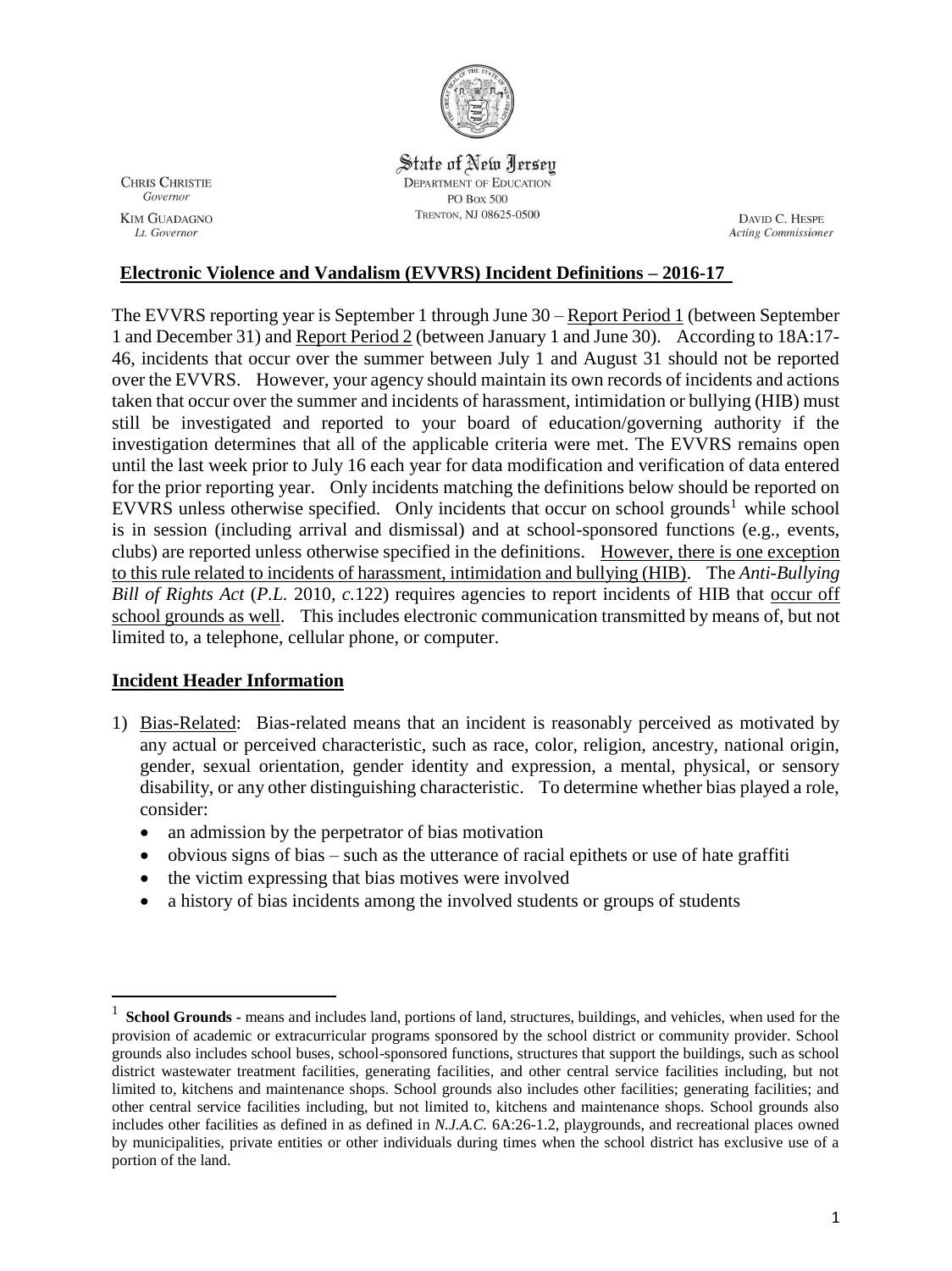A bias incident is not a separate EVVRS-defined incident. Rather, bias is an element that can play a role in any EVVRS-defined incident with the exception of HIB since the definition of HIB includes the bias component. In addition, the EVVRS considers bias in terms of the incident as a whole, not simply with regard to the offender's actions.

2) Gang-Related: Confirmation from a law enforcement official, the victim, or the offender that the incident was gang related.

# **Violence**

- 1) Assault: A person attempts to cause or purposely*,* knowingly, or recklessly causes bodily injury to another.
- 2) Criminal Threat: Expressing either physically or verbally the intent to commit one of the following violent criminal offenses: homicide, aggravated assault, sexual assault, kidnapping, or arson. The threat must be made for the purpose of placing another in imminent fear of one of these violent acts, under circumstances that would reasonably cause the victim(s) to believe the immediacy of the threat and the likelihood that it will be carried out.
- 3) Extortion: Attempting to obtain or obtaining money or any material thing (regardless of value) from another by means of a stated or implied threat of future violence, or threats to make false charges against someone or to blackmail someone.
- 4) Fight: Mutual engagement in a physical confrontation that may result in bodily injury to either party. Does not include a verbal confrontation or a minor confrontation, such as a shoving match. Each participant must be classified as an offender. One needs to consider age and developmentally appropriate behavior before using this category.
- 5) Threat: Attempting by physical menace (e.g., verbal threats) to put another in fear of future serious bodily injury. (Do not include bomb threats in this category.) One needs to consider age and developmentally appropriate behavior before using this category.
- 6) Kidnapping: Pursuant to *N.J.S.A.* 2C:13-1, unlawful removal of a student from school grounds or a substantial distance from where he or she is found in or on school grounds; or confinement of the victim for the purpose of holding the victim for ransom or reward as a shield or hostage; or confinement for a substantial period of time to facilitate commission of a crime or flight thereafter; or to inflict bodily injury on or terrorize the victim.
- 7) Robbery: Obtaining money or any material thing (regardless of value*)* from another by means of violence or the threat of immediate violence.
- 8) Sex Offense: Subjecting another to sexual contact or exposure. For the incident to be considered a sex offense, at least one of the following criteria must apply to the offender. The offender must:
	- $\bullet$  intentionally touch, either directly or through clothing, the victim's intimate body parts<sup>2</sup>, for the purpose of degrading or humiliating the victim;
	- sexually arouse or sexually gratify himself or herself in view of the victim whom the

 2 Intimate body parts are defined by statute (*N.J.S.A.* 2C:14-1e) to include "sexual organs, genital area, anal area, inner thigh, groin, buttock or breast of a person."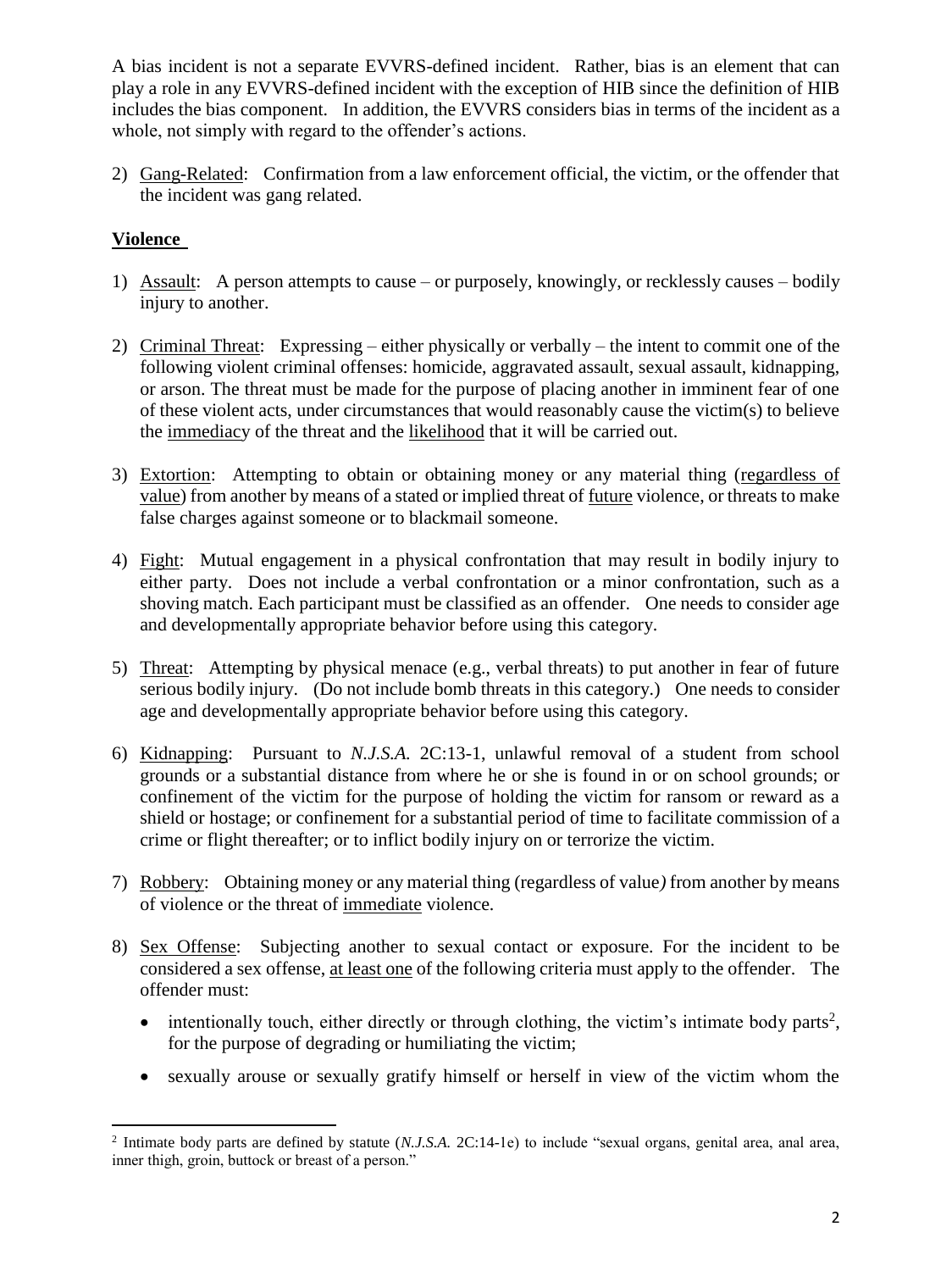offender knows to be present;

- force or coerce the victim to participate in any contact or exposure; or
- commit any act of sexual assault defined under *N.J.S.A.* 2C:14-2, which includes provisions related to the age of the victim and the offender.

One needs to consider age and developmentally appropriate behavior before using this category when there is no victim.

**NOTE**: Incidents of sexual harassment are reported as Harassment, Intimidation or Bullying if the investigation determines that all of the applicable criteria were met.

### **Harassment, Intimidation, or Bullying (HIB)**

HIB means any gesture, any written, verbal or physical act, or any electronic communication, whether it be a single incident or a series of incidents, that is reasonably perceived as being motivated either by any actual or perceived characteristic, such as race, color, religion, ancestry, national origin, gender, sexual orientation, gender identity and expression, or a mental, physical or sensory disability, or by any other distinguishing characteristic, that takes place on school property, at any school-sponsored function, on a school bus, or off school grounds as provided for in section 16 of P.L. 2010, c.122 (C. 18A:37-15.3), that substantially disrupts or interferes with the orderly operation of the school or the rights of other students and that:

- a reasonable person should know, under the circumstances, will have the effect of physically or emotionally harming a student or damaging the student's property, or placing a student in reasonable fear of physical or emotional harm to his person or damage to his property;
- has the effect of insulting or demeaning any student or group of students; or
- creates a hostile educational environment for the student by interfering with a student's education or by severely or pervasively causing physical or emotional harm to the student.

**Vandalism** – (Incidents of vandalism that occur anytime, between September 1 and June 30, should be reported in the EVVRS.)

- 1) Arson: Starting a fire or causing an explosion in or on the grounds of a school, thereby purposely or knowingly placing the victim or group of specified victims in danger of death or bodily injury; or with the purpose of destroying or damaging the victim's or group of specified victims' property that – as defined under Incident Location – is in the school, on school grounds, or in another school building or structure. Arson does NOT include the act of lighting a match.
- 2) Bomb Threat: A communication received via telephone, e-mail or other means stating that a bomb (an explosive device greater in size than a firecracker) will detonate on school grounds.
- 3) Burglary: An individual entering, or surreptitiously remaining in, a school district facility or on school property, or someone else's property (e.g., an automobile) that is on school property for the purpose of committing an offense therein. For an incident to constitute burglary, the individual must not be entitled to enter or remain in the facility. If the person does have this right, and property is stolen, the incident is reported as theft.
- 4) Damage to Property: Purposely, knowingly, or recklessly destroying or defacing school, contracted, or personal property, thereby causing an economic loss due to repair or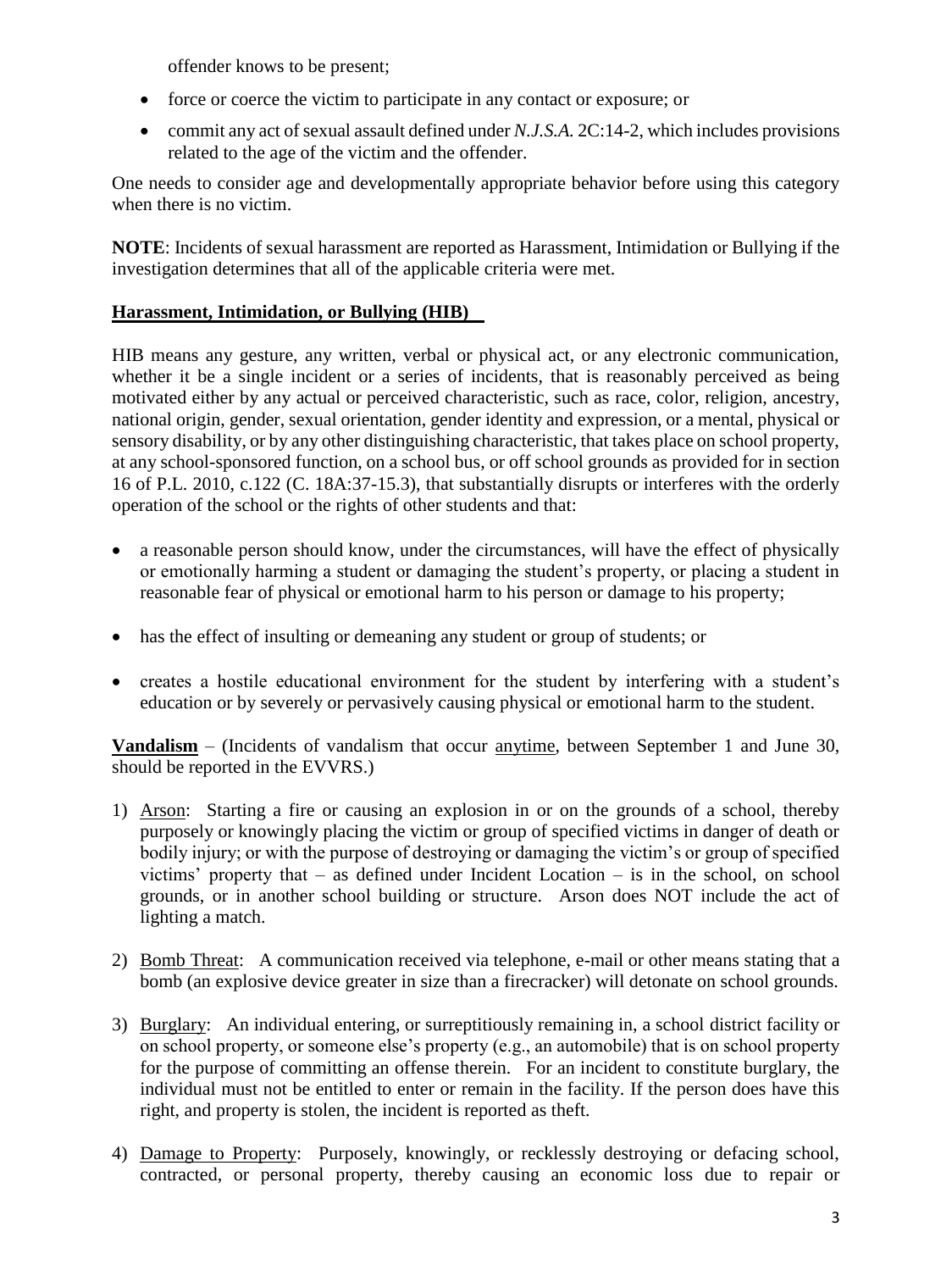replacement. Serious incidental damage to property that occurs during an act of violence should be reported.

- 5) Fake Bomb: An object that has the appearance of an explosive device that upon inspection is determined to be harmless.
- 6) Fire Alarm: Knowingly setting off a fire alarm when no fire exists.
- 7) Fireworks Offense: The possession, sale or distribution, or detonation of a self-fusing explosive device that is no greater in size than two inches and is commercially sold as "fireworks." Cherry bombs, M80s, and M90s are reported in this category.
- 8) Theft: The taking of the school district's or a person's belongings or property without consent. Report only incidents where the value of the article taken is \$10 or more. One needs to consider age and developmentally appropriate behavior before using this category.
- 9) Trespassing: Entry onto school property or into a school building without permission when the individual knows that he/she is not privileged to be on the property.

### **Substance Offense**

- 1) Use Confirmed: Per *N.J.A.C.* 6A:16-4.3(a), any educational staff member or other professional to whom it appears that a student may be currently under the influence of alcohol or other drugs on school property or at a school function shall report the matter as soon as possible to the principal and the certified or non-certified school nurse, school physician, or substance awareness coordinator, according to the requirements of *N.J.S.A.* 18A:40A-12. Per *N.J.A.C.* 6A:16-4.3(b), any educational staff member or other professional who has reason to believe that a student has used or may be using anabolic steroids shall report the matter as soon as possible to the principal and to the certified or non-certified school nurse, school physician, or substance awareness coordinator, according to the requirements of *N.J.S.A.* 18A:40A-12.
	- Report as "Use Confirmed" when confirmed by medical examination or when medical examination was refused. Enter "refused" in the Incident Description field when a medical examination was refused. A "substance type" should not be selected when the physical exam was refused.
- 2) Possession: A student is found with alcohol, marijuana, and/or any other controlled dangerous substance (not including cigarettes) or anabolic steroids in his or her locker or vehicle, or on his or her person. This category also includes possession of unauthorized prescription drugs, over-the-counter (nonprescription) drugs, drug paraphernalia and authorized prescription drugs – except medicines for asthma, life threatening illnesses, and life threatening allergies as stated in the student's individualized healthcare plan.
- 3) Sale/Distribution: A student sells, buys, or gives alcohol, other controlled dangerous substances (not including cigarettes), or anabolic steroids to others, or employs others to do the same.
	- A student need not be caught in the act of selling or giving to be accused of distributing. The term "distribution" includes the possession of alcohol or other drugs, including anabolic steroids, in such quantities or under such circumstances that it may be inferred that the student intended to distribute to others. Therefore, possession of a large amount of drugs must be reported as "distribution" rather than "possession."